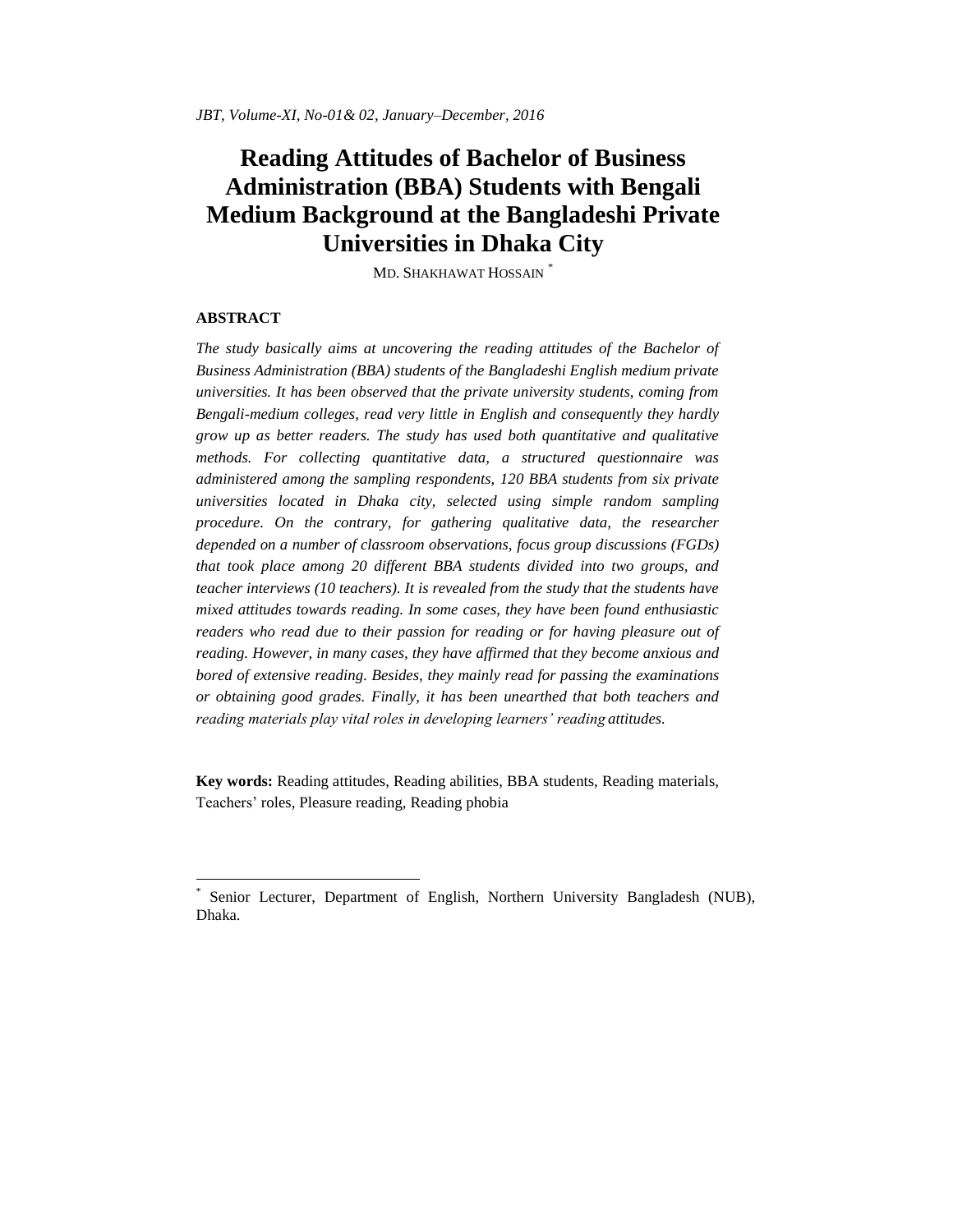# **I. INTRODUCTION**

In the last twenty years, the education system of Bangladesh has developed to a greater extent. There is a rapid growth in the number of students appearing at the two public examinations (SSC and HSC), rate of passing, greater enrollment on the university programs and so on. Previously, the public universities were the sole places for higher education in Bangladesh. However, since 1992, a number of private universities have emerged in different cities of Bangladesh so as to meet the increasing demand of higher education in the country. At present, there are 34 public and 85 private universities in Bangladesh (Source: University Grant Commission (UGC); Bangladesh, 2015). Among the 85 private universities, nearly 30 of them are located in Dhaka city.

Only a few market-oriented subjects e.g. business administration, science and engineering, law, English, pharmacy and media and journalism, etc. are taught at most of the Bangladeshi private universities. Among the subjects, there is a great demand for the business studies due to its vast job market within the country and abroad. Under the business school curriculum, the students of the Bachelor of Business Administration (BBA) program have to undergo a variety of reading materials e.g. text books, business reports/articles available in newspapers, journals, etc. written in English. It is usually agreed that the English proficiency of our secondary level students is not adequate enough because of some underlying reasons. While Das (1998) has observed that the status of learning and teaching English in Bangladesh is somewhat miserable. Although there are at least two English courses in each class of secondary level, they have been proved to be futile in improving students' proficiency in English as the language is hardly used in the classrooms except for memorizing some English words and sentences for exam purpose (Ahmed, 1999). Hasan (2004) has found from his study on the ''English Language Curriculum at the Secondary Level in Bangladesh'' that 82% of the both rural and urban secondary school students affirm that English is not adequately utilized at the class and around 68% of the English teachers have confessed that they do not go for practicing the four skills (e.g. reading, writing, listening and speaking) of English language in their classrooms. In addition, the syllabus and curriculum are examination focused and hence students cannot attain language competency properly. Accordingly, in the tertiary level, where English is solely used as the medium of instructions, students find it very challenging to cope with the linguistic shift from Bengali to English. For many of the BBA students, reading of the educational materials seem to be tough to understand and they suffer severely at the beginning of the course or even throughout the time span of study.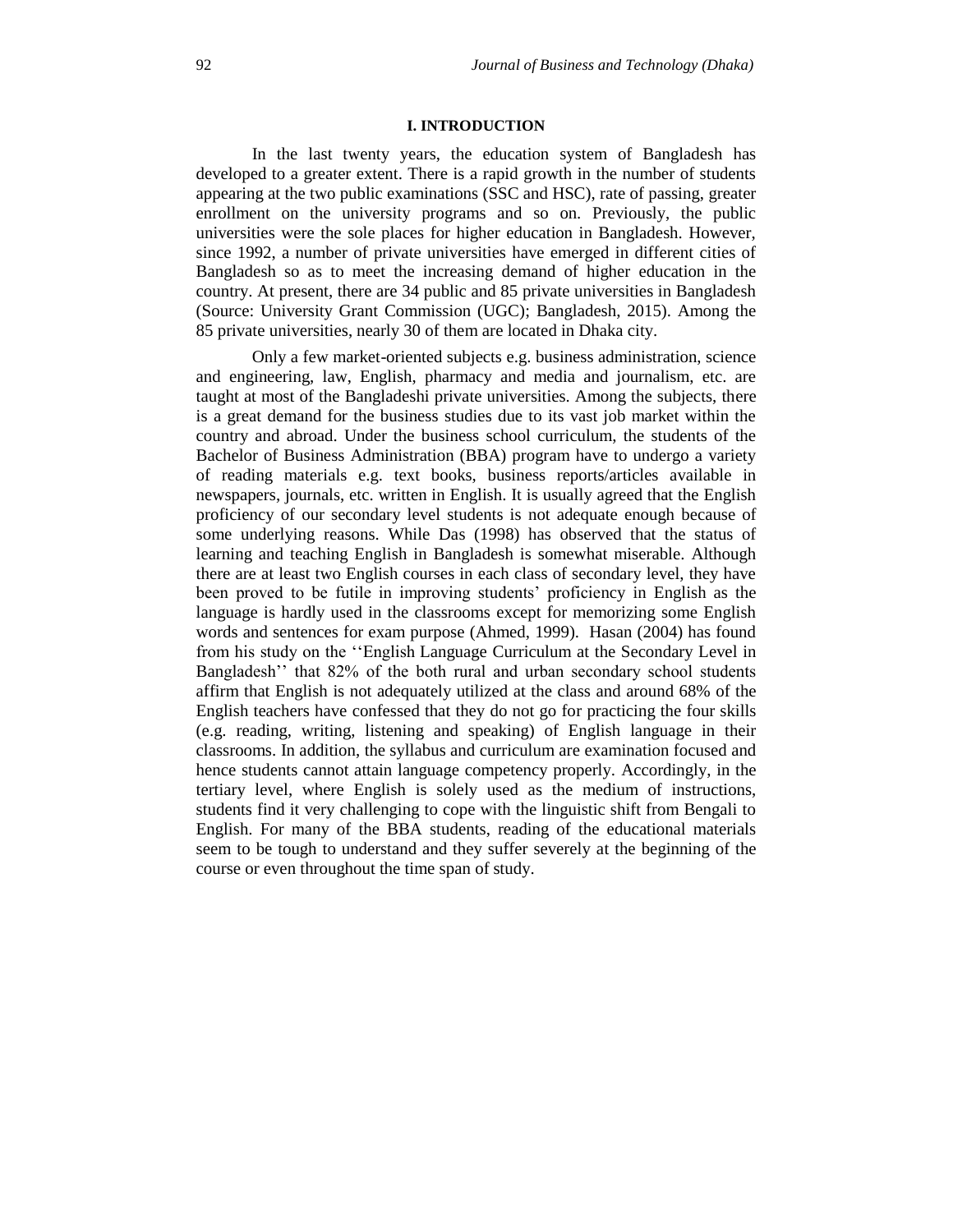#### **II. OBJECTIVES OF THE STUDY**

The purpose of this study is to find out the reading attitudes of the BBA students of Bangladeshi private universities located in Dhaka city. In other words, this paper has investigated students' views about reading – whether they find reading as an enjoyable thing or as a dull/boring matter. More specifically the study aims at:

- i) identifying the reasons for reading or not reading
- ii) understanding the teachers' roles in promoting good reading environment
- iii) assessing the suitability of the reading materials in terms of culture and authenticity
- iv) putting forward some policy-suggestions for improving students' reading attitude

#### **III. LITERATURE REVIEW**

Reading has been observed as the most important component for constant learning among all sorts of learners (Pandian, 1997; Mokatsi, 2004). This standpoint duly supports Krashen (1993), who affirms that it is reading by which readers can develop their writing ability, expand vocabulary, acquire more grammar points and become excellent spellers. Reading attitude refers to an individual's feeling about reading. It causes learners to accept or escape a reading situation (Alexander & Filler, 1976). Reading attitude is defined by McKenna et al. (1995) as a set of feelings related to reading which causes the learner to approach to or keep away from a reading situation. Ajzen and Fishbein (1980) describe attitude as a cultured nature on how to act, either negative or positive; and the reading attitude refers to the person's views towards reading as an activity.

Walberg and Ling Tsai (1985) have stated that a constructive attitude toward reading is one of the strongest links of reading accomplishment. Positive reading attitude is also connected notably with having friends who like to read and with whom they can talk about and suggest books (Panigrahi & Panda, 1996; Eyre, 2005). The amount of positive or negative approach towards reading varies along with the kind of reading to be read and the intention of reading (McKenna et al., 1996). Kubis (1996) justifies that the students with early reading habits have more positive attitudes toward reading than those who were not. Partin (2002) carried out a study on the correlation between attitudes toward reading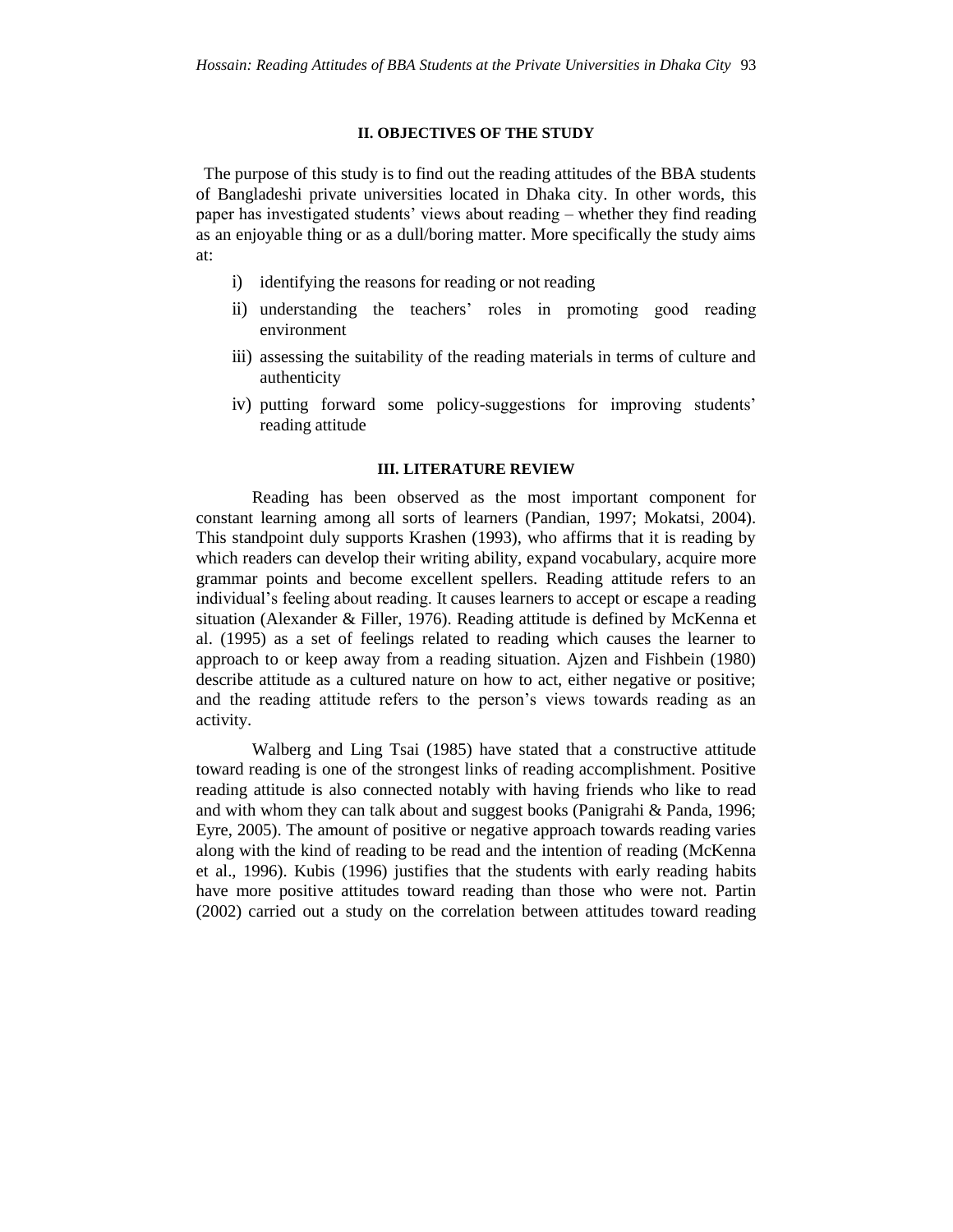and its association with home environments. His study reports that a student's positive reading attitude is significantly related to and fostered by the subsequent literary environments i.e. being read to as a child, parents' interest in their child's reading, having books around the home, getting books as gift and having a library card. While researches with adult readers, Kirsch and Guthrie (1984) have found that reading is one of the vital features of having jobs and professional growth.

Students' success in the tertiary level of education is greatly subjective to their ability to comprehend reading materials efficiently. Unclear knowledge on the text materials and inadequate vocabulary to deal with various texts can obstruct students' understanding of resources read (Alvermann, 2002). Saito et al. (1999) have identified that irrelevant and unfamiliar cultural texts / reading materials make readers anxious. Steffensen (1981 in Nunan, 1991), states that readers fail to recognize any background relationship if they read something ethnically unfamiliar to them. In addition, when readers have to read topics that are culturally inappropriate and unknown to them, they become very worried and they cannot comprehend the text confidently. Therefore, students observe reading as a boring thing and try to avoid having further reading (Grabe & Stoller, 2002). Horwitz et al. (1986) have provided two views for lessening students' foreign language anxiety. Firstly, teachers should help learners in dealing with situations that generate anxieties. Secondly, they (teachers) ought to make the learning environment less nerve-racking.

#### **IV. METHODOLOGY**

A primary source of data collection has been used for collecting data from 120 randomly-chosen BBA students (irrespective of male and female), 10 interviewed teachers and 20 other BBA students (focus group discussion or FGD participants) of the six randomly-chosen private universities namely Northern University Bangladesh (NUB), University of Liberal Arts (ULAB), Eastern University (EU), American International University Bangladesh (AIUB), South East University (SEU), Stamford University Bangladesh (SUB) located in the capital city (Dhaka) of Bangladesh. The data were collected from the respondents directly by the present researcher between March 01, 2015 and April 10, 2015. Intimacy and friendliness with the young population were attempted to develop for gathering the dependable data in the best possible manners.

In terms of collecting data, the researcher has combined both quantitative and qualitative methods. Nowadays, the desirability of an integrated approach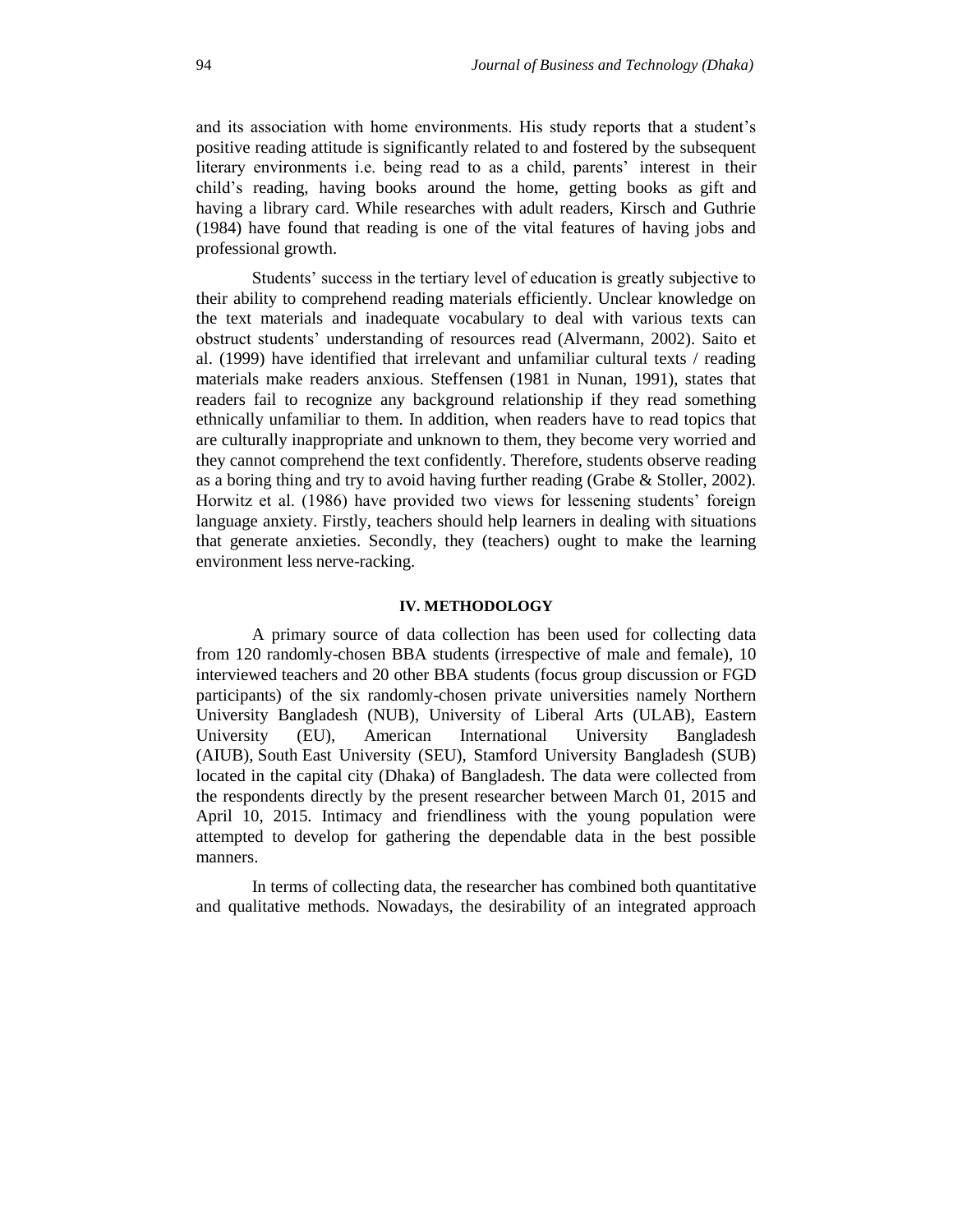with quantitative method is widely recognized and a multi-method approach is of great importance among the scholars (McNeill, P. 1990). For collecting quantitative data, a structured questionnaire was prepared and the Likert scaling technique was used to code data. In this system, 5 response categories have been used ranging from 1 (minimum) to 5 (maximum). The labels of these 5 categories are 1=strongly disagree, 2=disagree, 3=neutral, 4=agree and 5=strongly agree; on the other hand, for collecting qualitative data, the researcher adopted classroom observation checklist, semi-structured interviews and focus group discussions (FGDs) as some information was qualitative in nature. All the interviews and FGDs were instantly tape-recorded and then the vital points, obtained from the conversations, were duly noted for using in qualitative data analysis. Simple descriptive statistics such as frequency distributions, percentages, etc. have been used in analyzing primary data for this study. A few case studies have also been generated out of the interviews and focus group discussions. Moreover, the study has largely relied on journals, research articles, Internet, etc. for formulating some of the basic concepts and background information about students' reading attitudes.

# **V. FINDINGS AND ANALYSIS**

Students have shown both positive and negative attitudes towards reading. In some cases, they have projected some constructive ideas towards reading. However, in many cases, they have demonstrated their inefficiency in or reluctance towards reading.

#### **5.1 Reasons for Reading**

The Table-I below indicates that most of the respondents have either strongly agreed (34%) or agreed (32%) that they read as they had early reading records whereas a few of them have replied negatively to this statement. Similarly, majority of the FGD participants said that their parents used to read to them and encouraged them for reading in their childhood.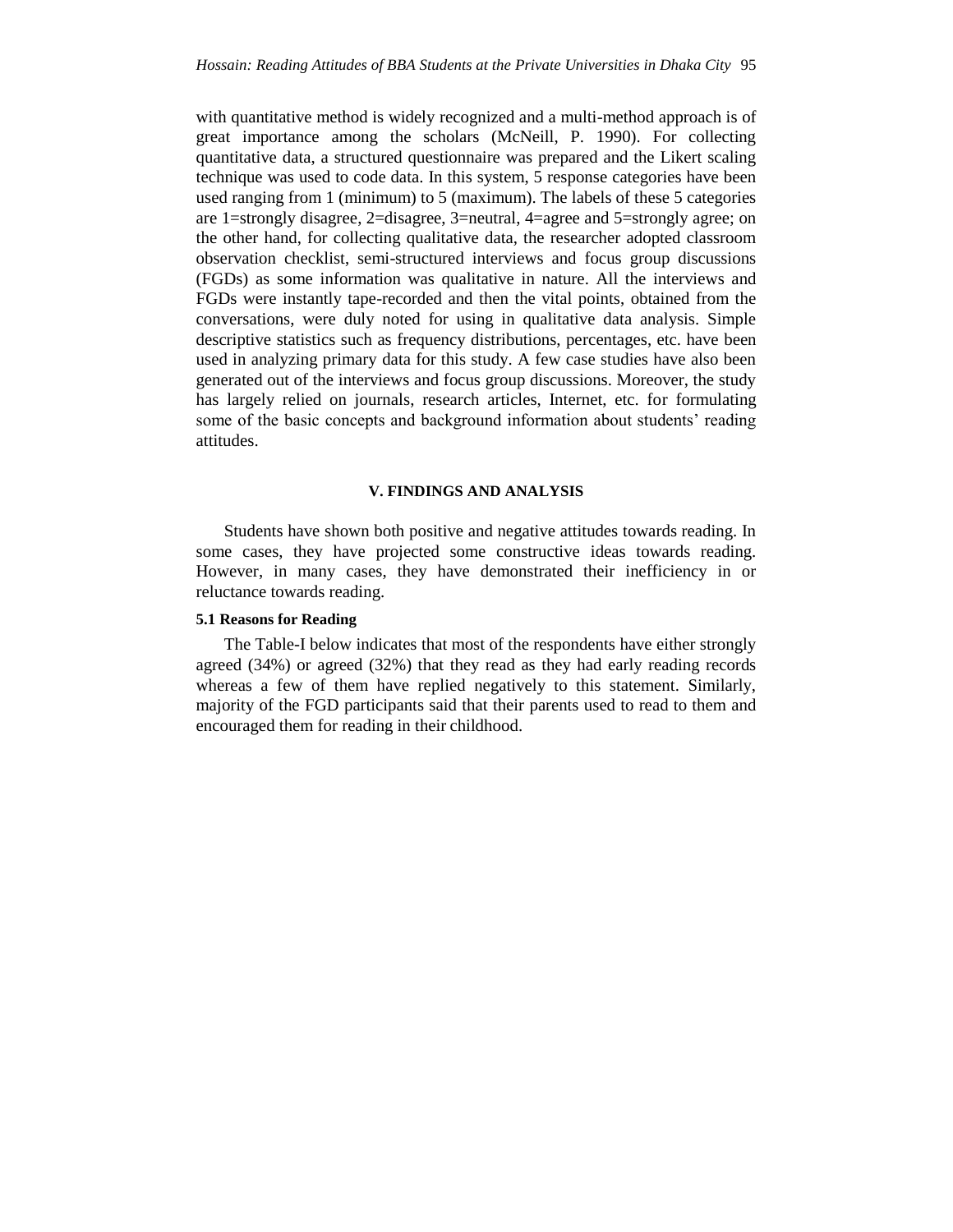| HAD AN EARLY READING HISTORY |                            |  |
|------------------------------|----------------------------|--|
| Indicator (s)                | Frequency (% of the total) |  |
| Strongly agree               | 41 (34)                    |  |
| Agree                        | 39 (32)                    |  |
| Neither agree nor disagree   | 18 (15)                    |  |
| Disagree                     | 14 (12)                    |  |
| Strongly disagree            | 08(07)                     |  |
| Total                        | 100 (100)                  |  |

TABLE 1 **HAD AN EARLY READING HISTORY**

*(Source: Fieldwork, March-April 2015)*

Table 1 (Appendix) shows that more than half of the respondents (64%) have asserted that they have become attentive readers because of having a sound literary environment at home; in contrast, only 14% respondents have opposed to this statement. These results are duly supported by most of the FGD respondents who have stated that they are provided with an excellent reading environment at their residences and their parents are very much careful about their education and ready to provide whatever they need in reading.

The Table 1 (Appendix) shows that 55% respondents have strongly agreed with the statement that they read for career development. It is also noted from the same table that the maximum number of respondents (42%) have agreed with the fact that they memorize reading materials for exam purpose. These results indicate that they read for passing exams only. Accordingly, a number of interviewed teachers have affirmed with the statement that only a few students are motivated to read out of joy or pleasure. They, however, read because they want to get good marks in examinations.

While describing reasons for reading an FGD participant named Md. Tariqul Islam, aged 22, a  $9<sup>th</sup>$  semester student of AIUB responded:

**Case-1:** *I am much confident on my reading ability and I love reading books regularly. I usually like to share books with others and prefer having books as gifts. Being a BBA student, I want to develop my career in the field of corporate world where more knowledge regarding strategic plan, communication skill, and ability to make prompt decisions are essentially required. Hence, I read more for improving my communicative skills. (Source: Fieldwork, March-April 2015)*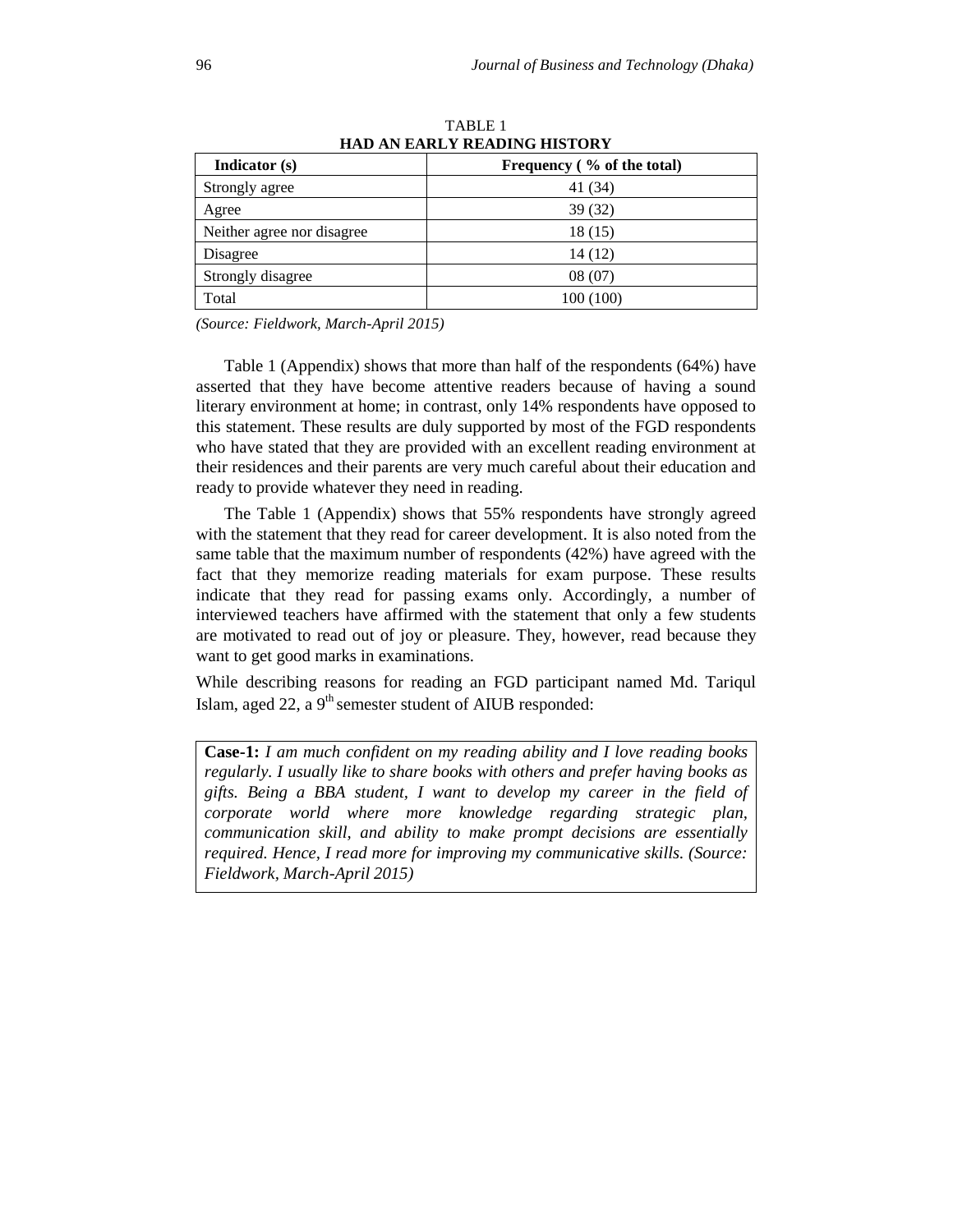The Figure 1 below demonstrates that 43% and 46% of the respondents have strongly agreed and agreed respectively with the fact that they read for realizing the main idea of the texts. In contrast, only 2% and 3% respondents have strongly disagreed and agreed separately with the concept. These results are convincing as during the classroom observations the researcher noticed plenty of teacherstudent interactions in Bengali. Besides, most of the interviewed teachers have confessed that they have to use Bengali frequently as their students do not understand English lectures properly. Students want their teachers deliver their lectures in Bengali since they want to understand the message.

 FIGURE 1 **READING FOR REALIZING THE CENTRAL IDEA OF THE TEXTS**



*(Source: Fieldwork, March-April 2015)*

 It has been observed in the Table 1 (Appendix) that the maximum number of students have strongly disagreed (35%) and disagreed (29%) with the concept of reading for pleasure; on the other hand, only 9% and 4% respondents have strongly agreed and agreed respectively with the statement. It is noteworthy that most of the FGD respondents have also affirmed that they hardly read out of their fascination for reading in fact they read as they have to do so.

#### **5.2 Causes of Denying Reading**

Table-II below shows that the maximum 30% respondents have agreed with the statement that they have better things to do other than reading. Then another 22% of them have strongly agreed with the factor; on the contrary, only 12% and 11% respondents have disagreed and strongly disagreed respectively with the concept. In addition, while asked, more than half of the FGD respondents asserted that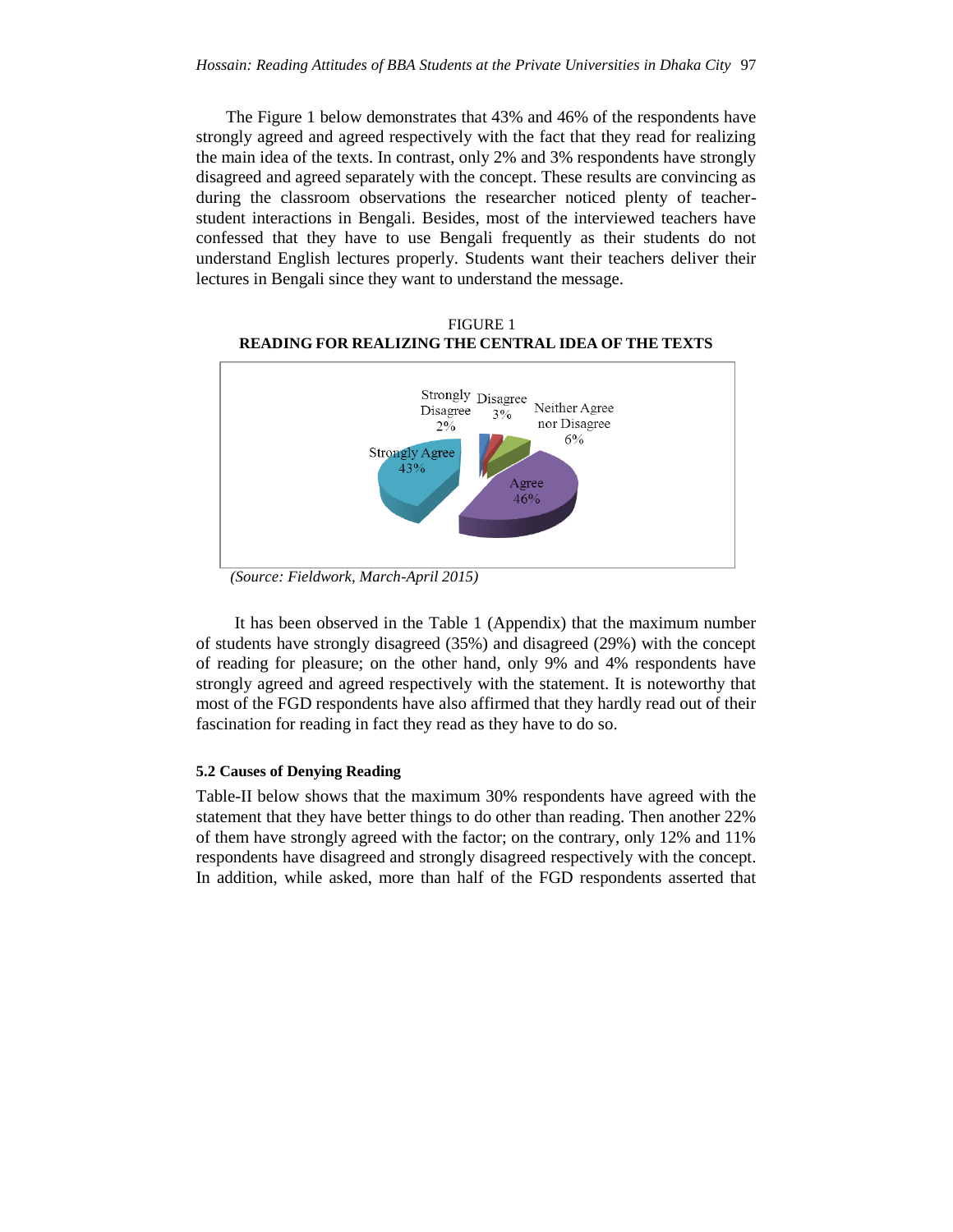they like to spend more time on the Internet than reading books or other materials.

| Indicator (s)              | Frequency (% of the total) |  |
|----------------------------|----------------------------|--|
| Strongly agree             | 26(22)                     |  |
| Agree                      | 36(30)                     |  |
| Neither agree nor disagree | 30(25)                     |  |
| Disagree                   | 15(12)                     |  |
| Strongly disagree          | 13(11)                     |  |
| Total                      | 100 (100)                  |  |

**AVAILABILITY OF BETTER THINGS TO DO OTHER THAN READING**

*(Source: Fieldwork, March-April 2015)*

Table 2 (Appendix) shows that the highest 35 (29%) respondents have agreed that they try to avoid reading due to the presence of too many difficult words in reading texts and another 19 (16%) respondents have strongly agreed with this statement; on the other hand, 18 (15%) respondents for each case have disagreed and strongly disagreed with this issue. Accordingly, majority of the interviewed teachers affirmed that students frequently avoid reading due to the presence of too many unknown words in their reading materials.

| Indicator (s)              | Frequency (% of the total) |
|----------------------------|----------------------------|
| Strongly agree             | 24(20)                     |
| Agree                      | 42(35)                     |
| Neither agree nor disagree | 25(21)                     |
| Disagree                   | 20(17)                     |
| Strongly disagree          | 09(07)                     |
| Total                      | 100 (100)                  |

TABLE 3 **ANXIOUS OF EXTENSIVE READING**

*(Source: Fieldwork, March-April 2015)*

 The above Table 3 indicates that the maximum 35% respondents have agreed that they are anxious of extensive reading and another 20% of them have strongly agreed with this statement. In contrast, only 7% and 17% respondents have strongly disagreed and disagreed respectively with this fact. These results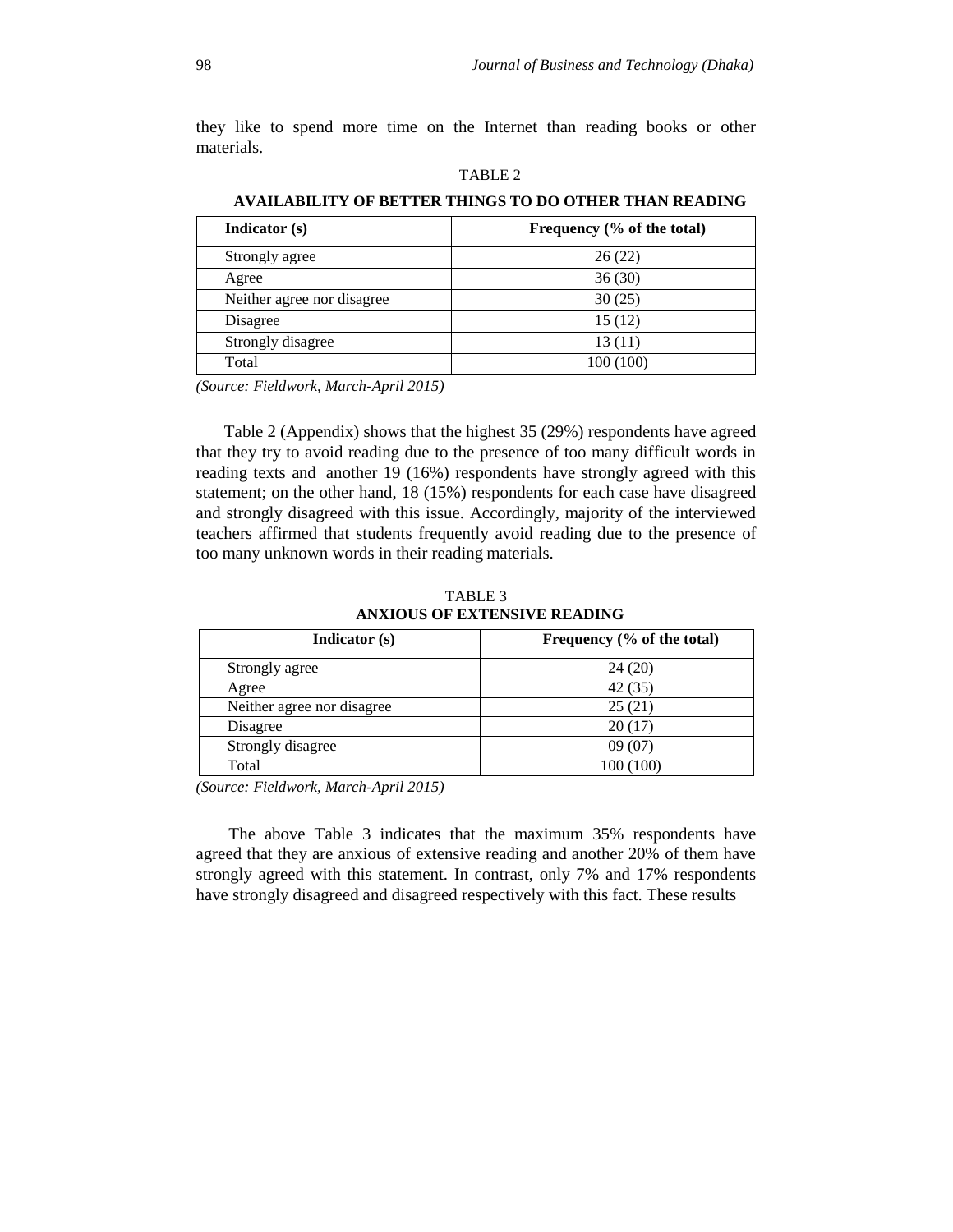are duly supported by most of the FGD respondents who have asserted that they become worried of reading a lot of things.

When stating about reasons for not reading another FGD participant named Sheila Akter, aged 21, a  $7<sup>th</sup>$  semester student of SEU reacted:

**Case-2:** *The big problems which I sometimes face in reading are getting tired and becoming sleepy. As a result, I can't continue my study at the same pace and usually forget the things went through last night. Sometimes, I fail to keep my patience while reading and become nervous facing critical sentences or unknown words. Therefore, I always try to avoid reading. (Source: Fieldwork, March-April, 2015)*

It has been noticed in the Figure 2 below that the highest 29% respondents have agreed that they become upset while reading any materials and another 13% respondents have strongly agreed with this proclamation; on the contrary, 12% and 23% respondents have strongly disagreed and disagreed respectively with this account. Moreover, the interviewed teachers' responses also support these results. More than two-thirds of the teachers have confirmed that their students become nervous/anxious of reading difficult texts. Besides, during classroom visits, the researcher identified many reading classes monotonous and students were hardly found facing reading with enthusiasm and full confidence.



FIGURE 2 **GETTING UPSET WHILE READING**

 *(Source: Fieldwork, March-April 2015)*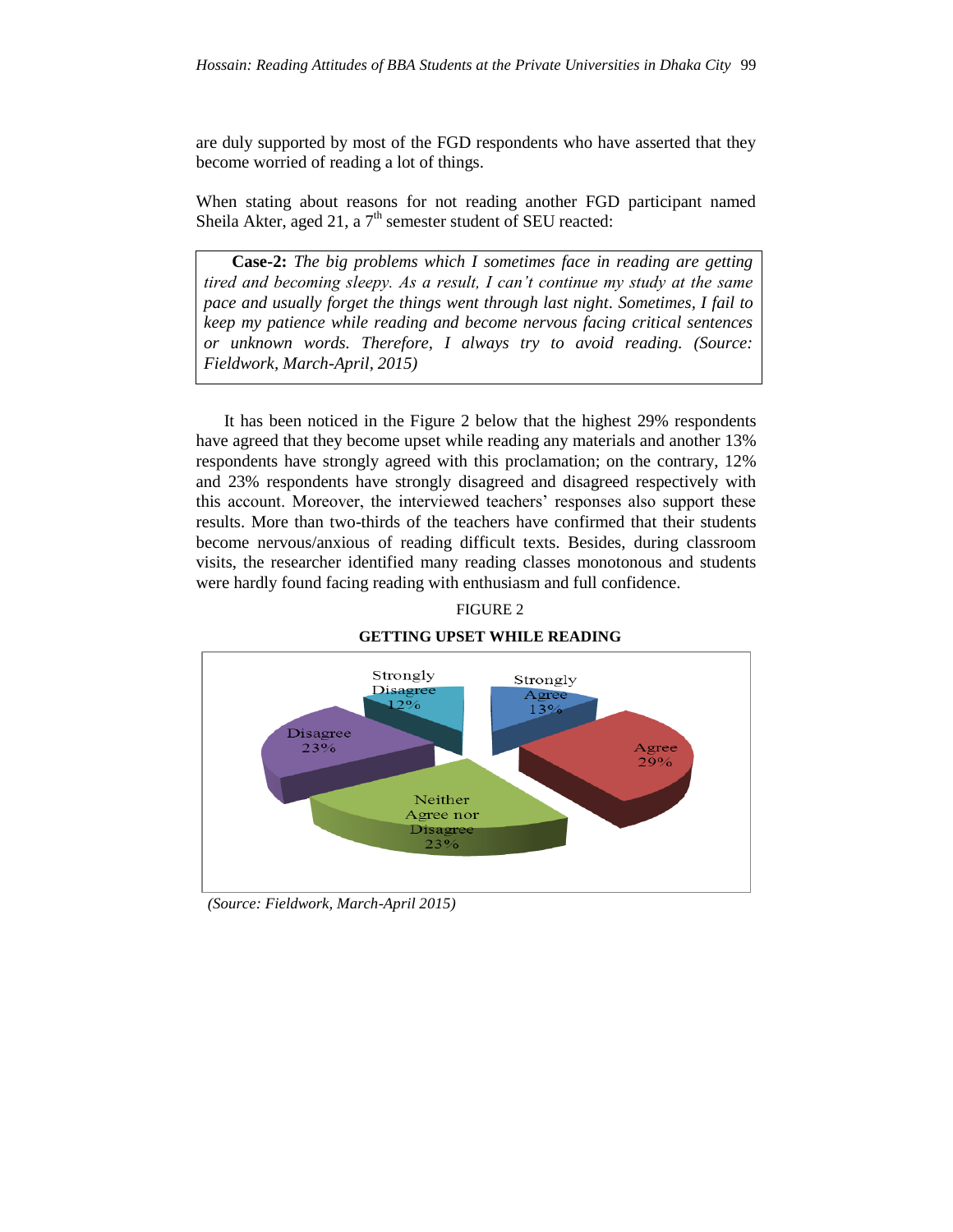## **5.3 Views towards Teachers' Roles and Reading Materials**

It is seen in the Table 4 below that 42% and 37% of the respondents have strongly agreed and agreed respectively with the view that their teachers help them in understanding reading materials while only a few of them disagreed with this statement. Accordingly, during classroom observation, most of the teachers were found very much supportive in overcoming the linguistic problems students faced in reading.

| Indicator $(s)$            | Frequency (% of the total) |
|----------------------------|----------------------------|
| Strongly agree             | 50(42)                     |
| Agree                      | 44 (37)                    |
| Neither agree nor disagree | 10(08)                     |
| Disagree                   | 12(10)                     |
| Strongly disagree          | 04(03)                     |
| Total                      | 100(100)                   |

TABLE 4 **RENDERING HELP BY TEACHERS IN READING**

*(Source: Fieldwork, March-April 2015)*

Table 3 (Appendix) shows that only 11% respondents have strongly agreed with the fact that their teachers make pre-lesson discussions related to the topics and 8% of them have agreed with the matter. On the contrary, 43% and 36% respondents have disagreed and strongly disagreed respectively with the statement. Accordingly, during classroom observation the researcher found that the teachers hardly went through pre-lesson activities.

The Table 3 (Appendix) shows that more than half of the respondents have strongly agreed and another 37% respondents have agreed that their teachers try to motivate them in reading while only 5% respondents have disagreed with the particular matter. These results have duly been supported by the FGD respondents who have affirmed that their teachers always try to motivate them to read more and involve them more in reading activities.

The Table 3 (Appendix) also indicates that 29% respondents have strongly agreed with the fact that their teachers use authentic materials at reading classes and 40% of them have agreed with this statement. Only 2% respondents, however, have strongly disagreed with the factor raised by the present researcher.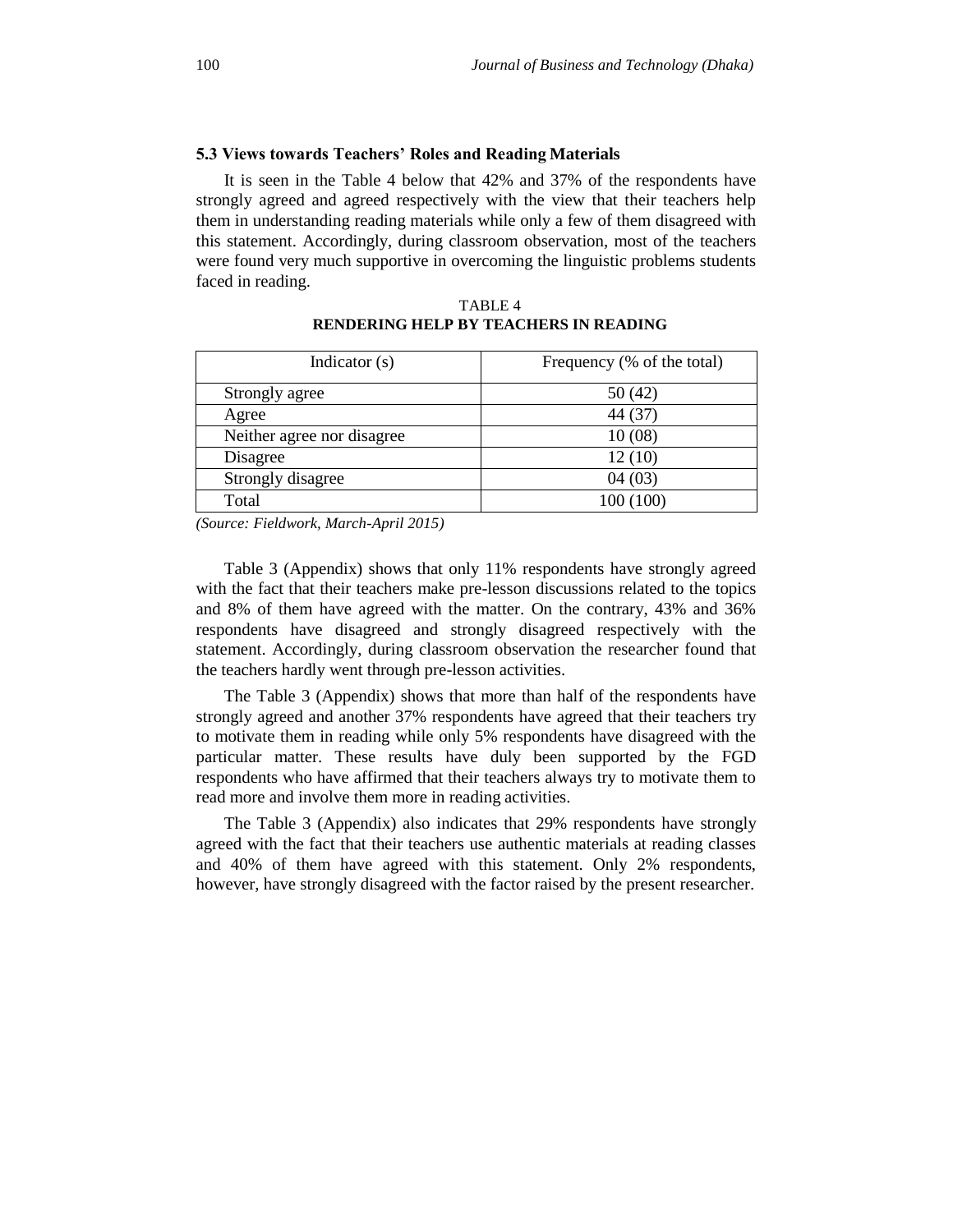Accordingly, the interviewed teachers have also affirmed that they usually use reading materials taken from the real-life situations. However, on some occasions, they have to go through created materials as authentic materials are not widely available.

It is observed in the Figure 3 below that that the maximum 39% respondents have neither agreed nor disagreed with the concept of 'reading lesson inappropriate to culture'; on the other hand, 27% respondents have agreed with the idea and 8% have shown their strong agreement regarding the factor. In contrast, 14% and 12% respondents have disagreed and strongly disagreed respectively on this particular matter. It is noteworthy that most of the FGD respondents have also expressed mixed opinions regarding the appropriateness of their reading materials in terms of their culture and levels. They added that in most of the cases they have to read materials that do not comply with their culture.



FIGURE 3 **READING LESSONS INAPPROPRIATE TO CULTURE**

 *(Source: Fieldwork, March-April 2015)*

Figure 4 below indicates that 35% and 30% respondents have strongly agreed and agreed respectively with the concept of using colourful and interesting materials at reading classes by the teachers. However, the researcher noted different scenario during classroom observations. It was seen that most of the reading materials lack in colour, pictures and layout. In addition, not all of the materials were capable of evoking students' interest.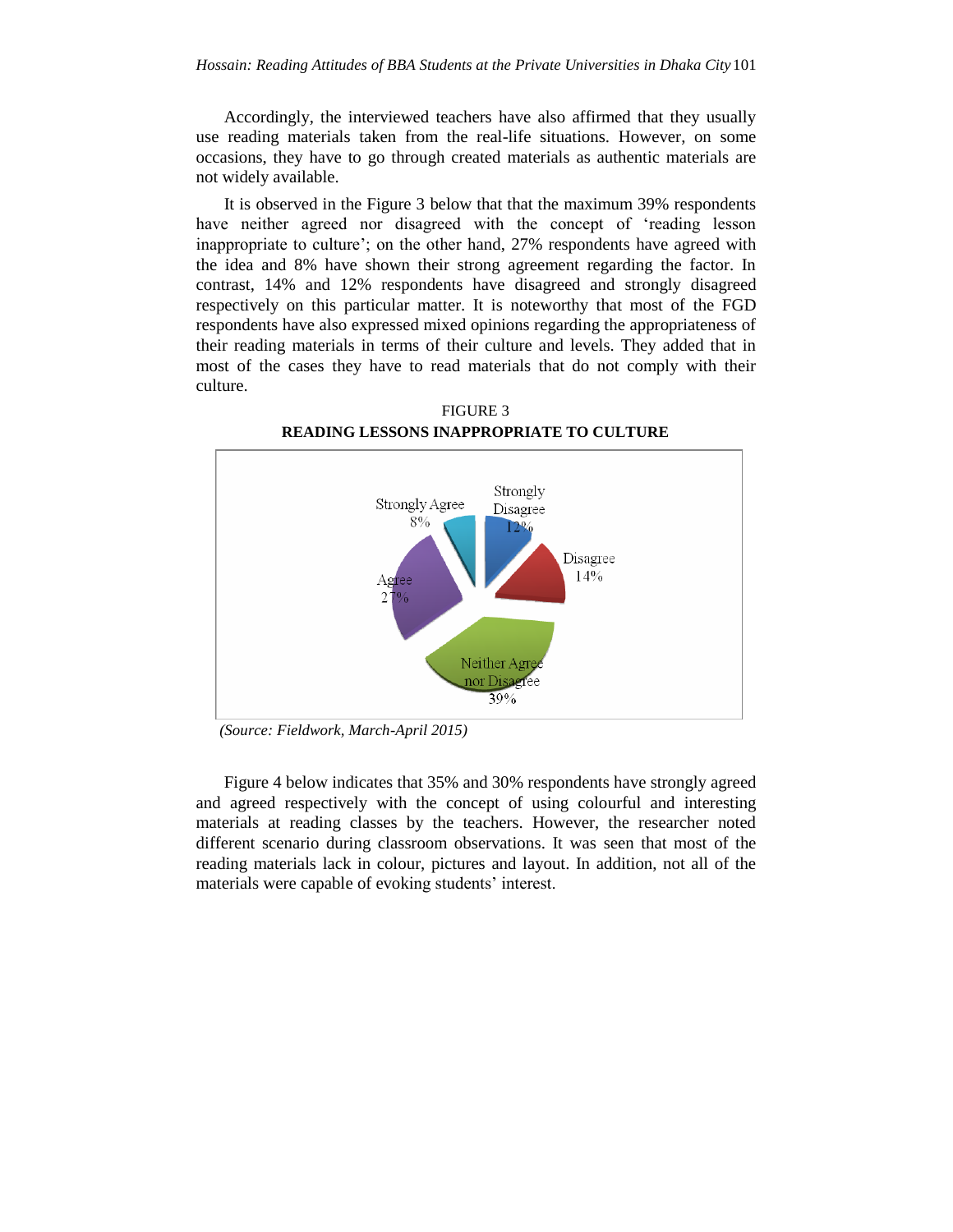FIGURE 4 **COLOURFUL AND INTERESTING MATERIALS**



*(Source: Fieldwork, March-April 2015)*

# **VI. DISCUSSIONS**

Findings on BBA students' reading attitudes show that students with an early reading history demonstrate sound reading abilities and positive attitudes towards reading in later stages as well. Students' reading skills and passion for reading strengthen gradually if they are provided with a healthy literary environment at home. If parents read to their children at their early ages and continue taking care of their children's reading later on, they grow up as enthusiastic readers and show constructive views towards reading and readers. They often visit libraries, share books with friends and others, enjoy having books as gifts and make friendship with readers. In addition, they read out of passion and take pleasure in reading a lot and thus they become the highest achievers in their academic programs.

It is also revealed that students basically show their interest in reading books or other materials, suggested by teachers and friends. In fact, they read for academic purposes only as they are always under pressure from their teachers' side. Often they just go through the literal meaning of the books or make mere memorization of the topics without putting any effort for understanding the message conveyed in the texts. As a result, this sort of reading tendency causes a great interruption to students' true learning/acquiring knowledge.

It is also found that the students fail to get much pleasure from reading and it was not supposed to be like that. However, they feel so because of dumping so many traditional theoretical concepts into their subjects and hence they find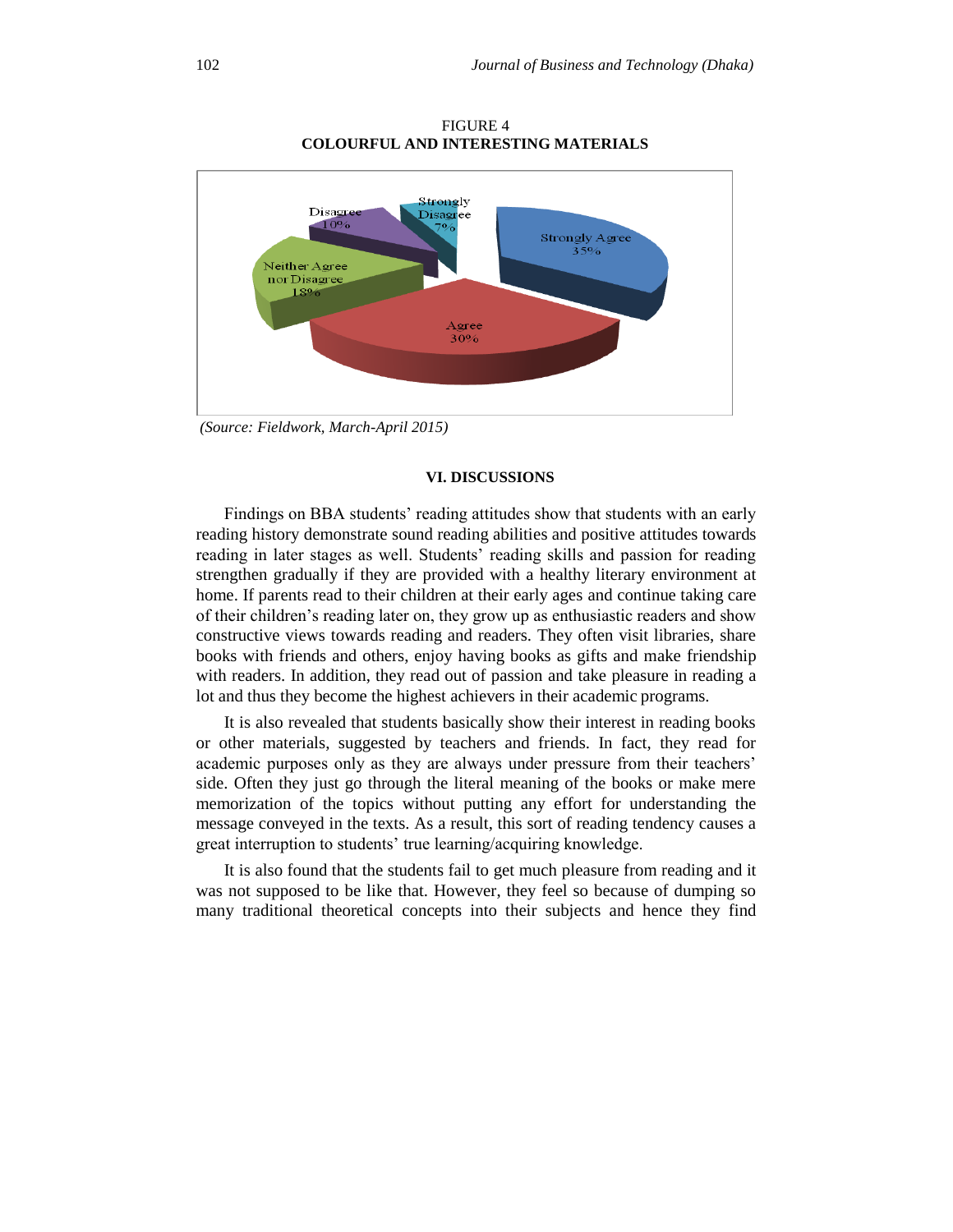reading as a complicated and boring thing. Most of the respondents have affirmed that they have got better things to do other than reading. They spend a lot of time surfing on the Internet although they learn very little using it. Besides, they only like to communicate with people and friends via live Internet chats and pass a great amount of time playing games on the Internet. If they had spent that amount of time in reading books, they could have learnt a lot of things.

They do not like to share the things they read in English as they feel nervous while discussing in English. Once they start to share anything in English, they lose their friends as they fail to comprehend well due to their linguistic deficiencies. Though they study at the English medium private universities, they basically do not prefer to read books written in English because they do not feel at ease confronting with quite difficult English words, accents and grammar rules. In fact, they prefer reading translations in their native language instead of the English texts.

It has been revealed that the teachers render their best assistance in developing students' reading ability and attitudes. They always try to motivate learners for pursuing extensive reading and often take initiatives for removing their anxieties and deficiencies in reading. Moreover, they often try to bring interesting and authentic materials to their reading classes and try to make their students understand the texts properly. However, in explaining texts teachers frequently use Bengali translation rather than giving explanations in English and they usually do not go for pre-lesson activities. As a result, students grow up with poor reading comprehension skill in English. Besides, it has also been noticed that most of the reading materials do not go with learners' native culture and they often do not match with students' proficiency level. Hence, these sorts of materials fail to make any constructive change to students' reading skill and attitudes.

Despite several positive outcomes observed, the policy-makers and curriculum developers need to acknowledge that the students at the higher educational institutions do face challenges in adjusting to the new environment and educational setting. It is of vital importance to understand and later take into account the juxtaposition the students face as they make the transition from their school years to university entrance. Hence, pedagogical instructions need to be given in a more tactful and thoughtful manner for generating effective readers with positive reading attitudes.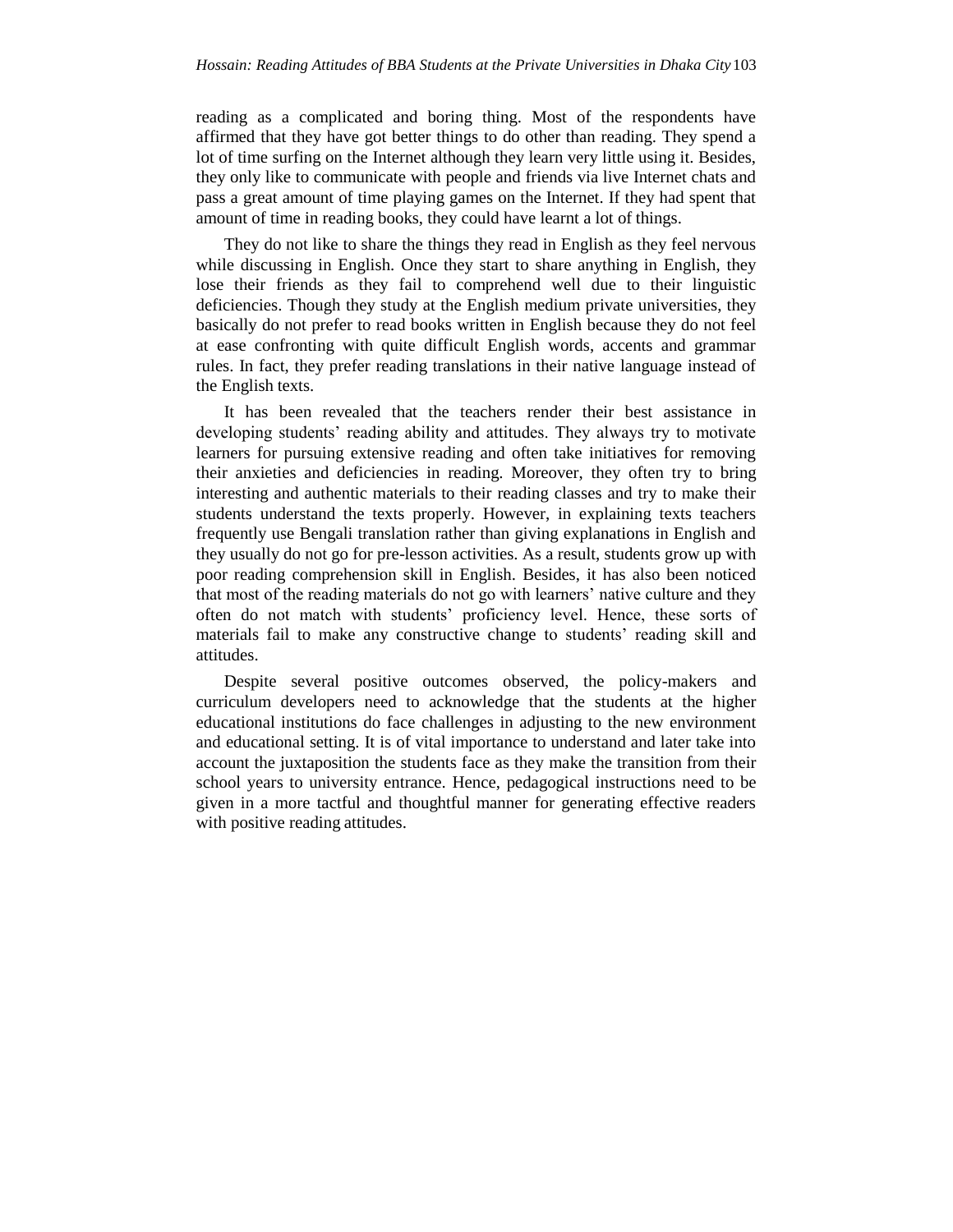## **VII. CONCLUSION AND RECOMMENDATIONS**

## **CONCLUSION**

Although English is the medium of instructions at the Bangladeshi private universities, it cannot offer much change to the readers' reading attitudes as there are some flaws in the system. Firstly, students read for marks and grades rather than enjoying reading or having any passion for reading. Secondly, on some occasions, teachers take students' linguistic drawbacks at an ease and in most cases they do not put effective endeavour in helping them overcome their problems with reading and other skills. Moreover, the exams are not free from their negative backwash. As the questions set for the exams are usually repetitive, students tend to memorize some selective things for exam purposes. Finally, students often try to maintain good relations with their teachers and request them for delivering their lectures in Bengali. It indicates that though they are studying in English medium, they do not feel at ease while reading in English. Hence, it can be said that the BBA students of Bangladeshi private universities possess more negative attitudes to reading than the positive ones. In short, although they have a few positive attitudes to reading, they, in fact, do not consider reading positively in most of the cases.

## **RECOMMENDATIONS**

 With a view to making some positive changes to the BBA students' reading attitudes, the following strategies can be adopted:

- i. English-phobia is a national problem among all the students in Bangladesh. Hence, an integrated approach should be implemented to overcome this problem. All teachers should come forward to triumph over this problem. They need to undertake more motivational drives with a view to make students enthusiastic towards reading. They can inspire their students to read English dailies or journals and to watch different movies and documentaries in English in parallel to their text books.
- ii. Young readers should be provided with a sound literary environment at home by the family members, especially by the parents, as it is seen that readers with an early reading history exhibit healthy reading attitudes later.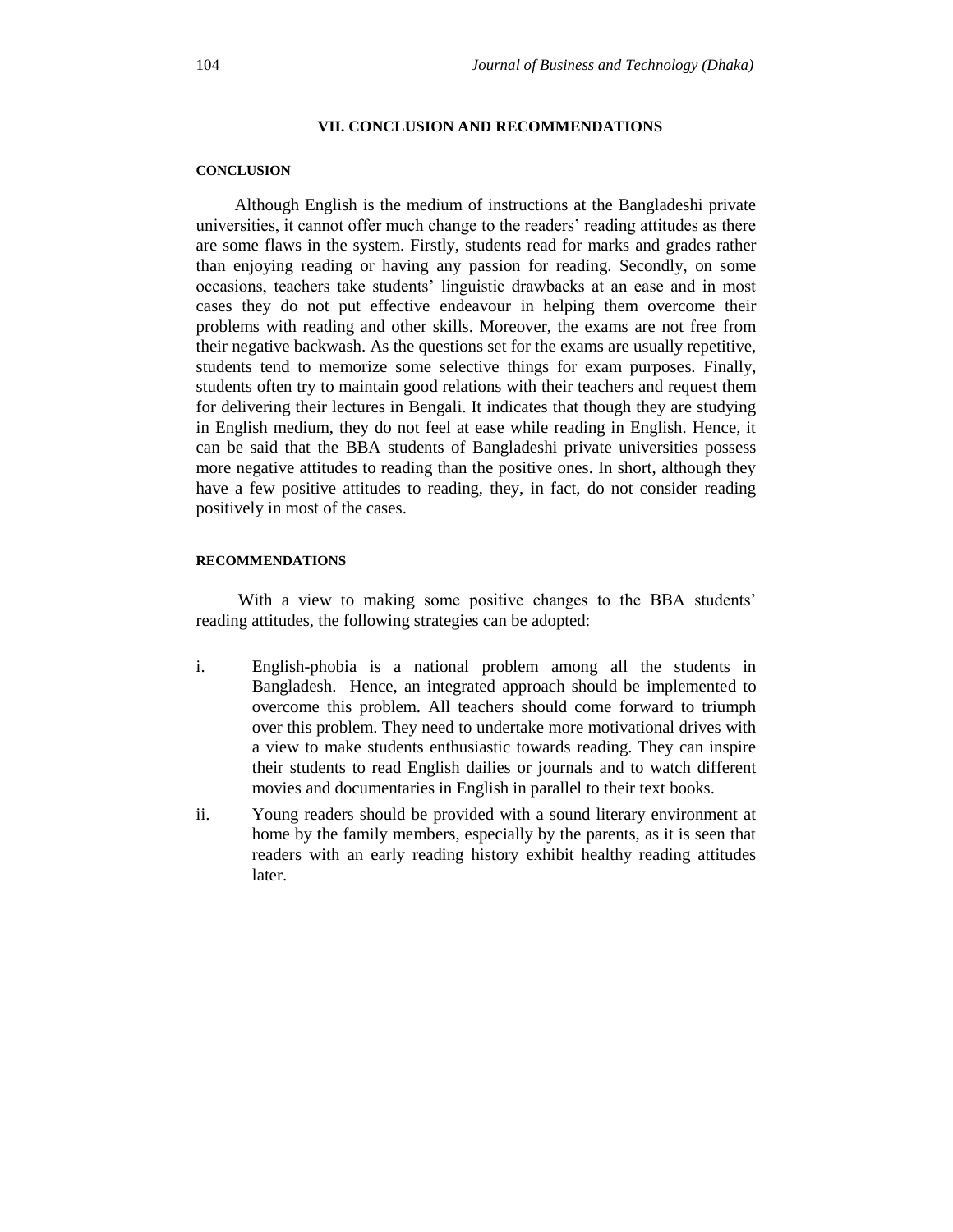- iii. Not only the English teachers but also the other course teachers ought to convey a clear message to the learners that they are supposed to make a continuous advancement towards a better reading ability and they have to ensure it.
- iv. Teachers should play roles in facilitating and scaffolding learning by considering the voices of the students and understand the uncertainties that the students face as they make the transition to become effective readers.
- v. Students with poor proficiency in English reading can be brought under special care and attention so that their shortcomings can be mitigated.
- vi. English language can be established in all spheres of life. Early readers should be given enough opportunities to read so that they can become better readers in future.
- vii. Teachers need to be careful of frequent use of Bengali at an English medium class.
- viii. Question papers should be set focusing on teaching and learning objectives. They should not be repetitive and monotonous in nature. There should always be something creativity in the question papers.
- ix. It has been observed that not all the reading materials being used are appropriate for the students of BBA program. Hence, it can be recommended that the business curricula of the Bangladeshi private universities require some alteration. More authentic materials need to be included into the syllabus and the teachers are required to focus more on examples and cases that go with Bangladeshi context smoothly.

#### **REFERENCES**

- Ahmed, S. (1999). The problem of teaching English grammar to Bengalispeaking students. *Proceedings of the International Conference on National and Regional Issues in English Language Teaching: International Perspectives.* Dhaka: The British Council.
- Ajzen, I., & Fishbein, M. (1980). *Understanding attitudes and predicting social behaviour.* Englewood Cliffs, NJ: Prentice-Hall.
- Alexander, J. E., & Filler, R. (1976). *Attitudes and reading.* Newark, DE: International Reading Association.
- Alvermann, D. E. (2002). Effective literacy instruction for adolescents. *Journal of Literacy Research*, *34(2)*, 189-208.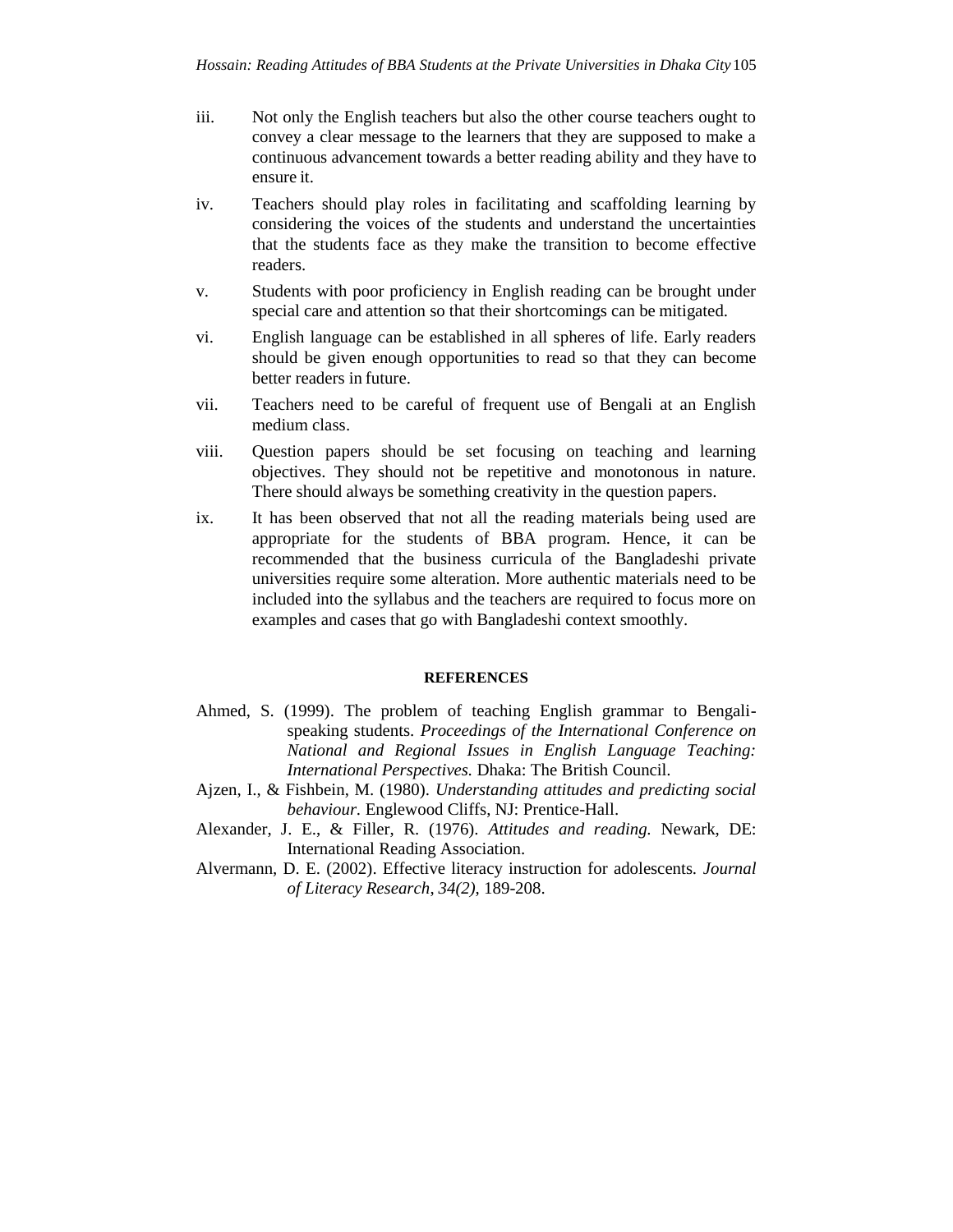- Anderson, R. C., Hiebert, E. H., Scott, J. A., & Wilkinson, I. A. G. (1985). *Becoming a Nation of Readers: The Report of the Commission on Reading*. Washington, DC: The National Institute of Education.
- Das, S. K. (1998, September). Better Methodology for English Teaching. *The Bangladesh Observer, Observer Magazine, p. 2.*
- Eyre, G. (2005). The development and practice of literacy: A voyage of discovery: http://www.iasl-slo.org/ifla2005-eyre.doc
- Grabe, W. P., & Stoller, F. L. (2002). *Teaching and researching reading*. London: Pearson Education Longman.
- Green, P. (2002). Teachers intervention in children's reading*. Journal of Child Hood Education, 46* (3), 147-149.
- Hasan, M. K. (2004). A Linguistic study of English language curriculum at the secondary level in Bangladesh*-*A communicative approach to curriculum development. *Language in India,* 4 (8), 1-240.
- Horwitz, E. K., Horwitz, M. B., & Cope, J. A. (1986). Foreign Language Classroom Anxiety. *The Modern Language Journal*, 70 (2), 125- 132.
- Kirsch, I. S., & Guthrie, J. T. (1984). Adult reading practices for work and leisure. *Adult Education Quarterly*, 34 (4), 213-232.
- Krashen, S. D. (1993). *The Power of reading: Insights from the research.*  Englewood, CO: Libraries Unlimited.
- Kubis, M. E. (1996). The relationship between home literary environments and attitudes toward reading in ninth-graders*.* Retrievedfromwww.eric.ed.gov/ERICWeb Portal/recordDetail?accno=ED385822
- McKenna, M.C., Kear, D.J., & Ellsworth, R.A. (1995). Children's attitudes toward reading: A national survey. *Reading Research Quarterly*, *30* (4), 934–955.
- McNeill, P. (1990). *Research methods in social sciences*. Cambridge University Press, London.
- Mokatsi, R. (2004). *Sharing resources - how library networks can help reach education goals*. Research Paper, Book Aid International, London. Retrieved from http://www.bookaid.org/wpcontent/uploads/2011/06/Sharing-Resources-how-library networks-can-help-reach-education-goals.pdf
- Nunan, D. (1991). *Language teaching methodology: A textbook for teachers* (Vol.128). United Kingdom: Prentice Hall Hertfordshire.
- Pandian, A. (1997). Literacy in Postcolonial Malaysia. *Journal of Adolescent & Adult Literacy, 40* (5), 402-405.
- Panigrahi, C. & Panda, K.C. (1996). Reading interests and information sources of school going children: A case study of two English medium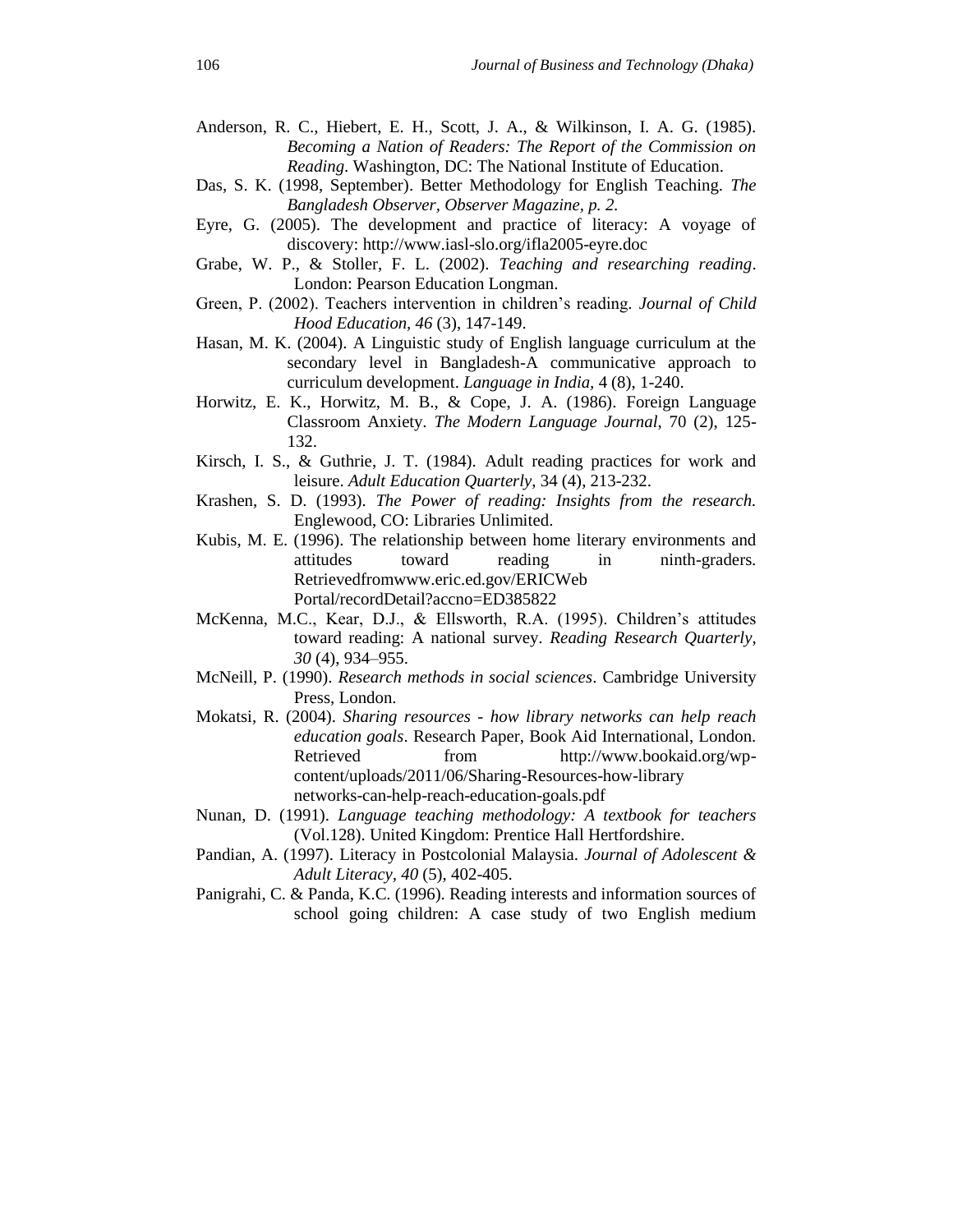schools of Rourkela, India. Malaysia. *Journal of Library and Information Science* 1 (1), pp. 57-65.

- Partin, K., & Hendricks, C. G. (2002).The relationship between positive adolescent attitudes toward reading and home literary environment. *Reading Horizons*, *43*(1), 61-84.
- Saito, Y., Garza, T. J., & Horwitz, E. K. (1999). Foreign language reading anxiety. *The Modern Language Journal*, *83*(2), 202-218.
- Walberg, H. J., & Ling Tsai, S. (1985). Correlates of reading achievement and attitude: A national assessment study. *Journal of Educational Research, 78* (3), 159-167.

#### **APPENDIX**

| Factor(s)/variable(s)   | Indication(s)              | Frequency | Percentage |
|-------------------------|----------------------------|-----------|------------|
|                         |                            |           | $(\% )$    |
|                         | Strongly agree             | 62        | 51         |
|                         | Agree                      | 41        | 35         |
| Best way of learning    | Neither agree nor disagree | 12        | 10         |
| things                  | Disagree                   | 04        | 03         |
|                         | Strongly disagree          | 01        | 01         |
|                         | Strongly agree             | 53        | 43         |
|                         | Agree                      | 55        | 46         |
| Realizing the central   | Neither agree nor disagree | 06        | 06         |
| idea of the texts       | Disagree                   | 03        | 03         |
|                         | Strongly disagree          | 03        | 02         |
|                         | Strongly agree             | 51        | 42         |
|                         | Agree                      | 55        | 45         |
| Memorizing for exam     | Neither agree nor disagree | 08        | 07         |
| purpose                 | Disagree                   | 03        | 03         |
|                         | Strongly disagree          | 03        | 03         |
|                         | Strongly agree             | 41        | 34         |
|                         | Agree                      | 41        | 34         |
| Fascination for reading | Neither agree nor disagree | 27        | 23         |
|                         | Disagree                   | 07        | 06         |
|                         | Strongly disagree          | 04        | 03         |
|                         | Strongly agree             | 66        | 55         |
|                         | Agree                      | 34        | 28         |

# TABLE-1: REASONS FOR READING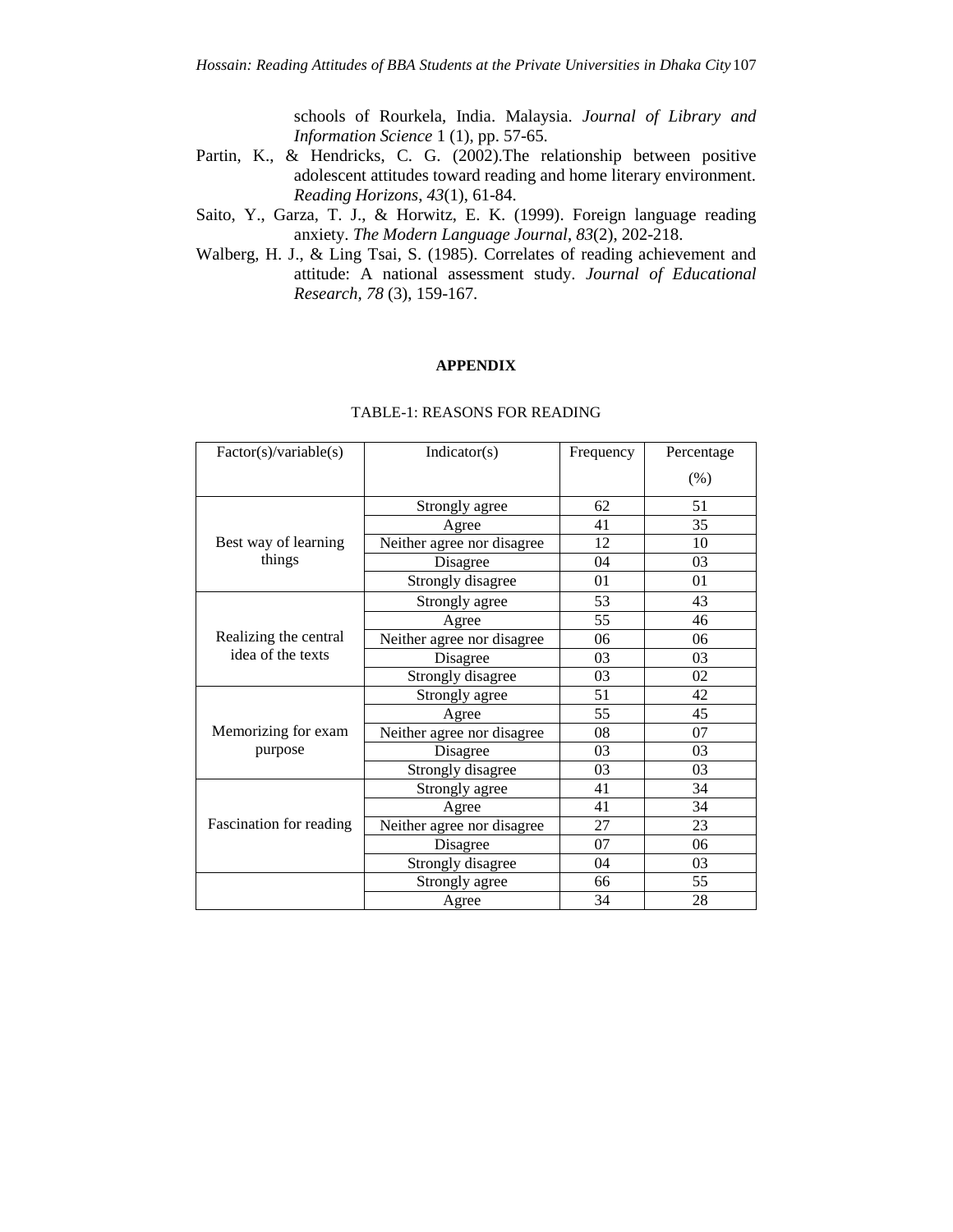| For building up career  | Neither agree nor disagree | 16 | 13 |
|-------------------------|----------------------------|----|----|
| Disagree                |                            | 03 | 03 |
|                         | Strongly disagree          | 01 | 01 |
|                         | Strongly agree             | 39 | 32 |
|                         | Agree                      | 39 | 32 |
| Relieving from stresses | Neither agree nor disagree | 26 | 22 |
|                         | Disagree                   | 08 | 07 |
|                         | Strongly disagree          | 08 | 07 |
|                         | Strongly agree             | 35 | 29 |
|                         | Agree                      | 43 | 35 |
| Getting enjoyment       | Neither agree nor disagree | 27 | 23 |
|                         | Disagree                   | 10 | 09 |
|                         | Strongly disagree          | 05 | 04 |

*(Source: Fieldwork, March-April 2015)*

| Factor(s)/variable(s)  | Indication(s)              | Frequency | Percentage (%) |
|------------------------|----------------------------|-----------|----------------|
|                        | Strongly agree             | 26        | 22             |
|                        | Agree                      | 36        | 30             |
| Availability of better | Neither agree nor disagree | 30        | 25             |
| things to do than      | Disagree                   | 15        | 12             |
| reading                | Strongly disagree          | 13        | 11             |
|                        | Strongly agree             | 15        | 13             |
|                        | Agree                      | 35        | 29             |
| Getting upset while    | Neither agree nor disagree | 28        | 23             |
| reading                | Disagree                   | 28        | 23             |
|                        | Strongly disagree          | 14        | 12             |
|                        | Strongly agree             | 15        | 12             |
|                        | Agree                      | 39        | 32             |
|                        | Neither agree nor disagree | 28        | 24             |
| Quick forgetfulness    | Disagree                   | 22        | 19             |
|                        | Strongly disagree          | 16        | 13             |
|                        | Strongly agree             | 27        | 22             |
|                        | Agree                      | 36        | 29             |
| Get tired and sleepy   | Neither agree nor disagree | 27        | 23             |
|                        | Disagree                   | 19        | 16             |
|                        | Strongly disagree          | 11        | 10             |
|                        | Strongly agree             | 19        | 16             |
|                        | Agree                      | 35        | 29             |

# TABLE-2: REASONS FOR NOT READING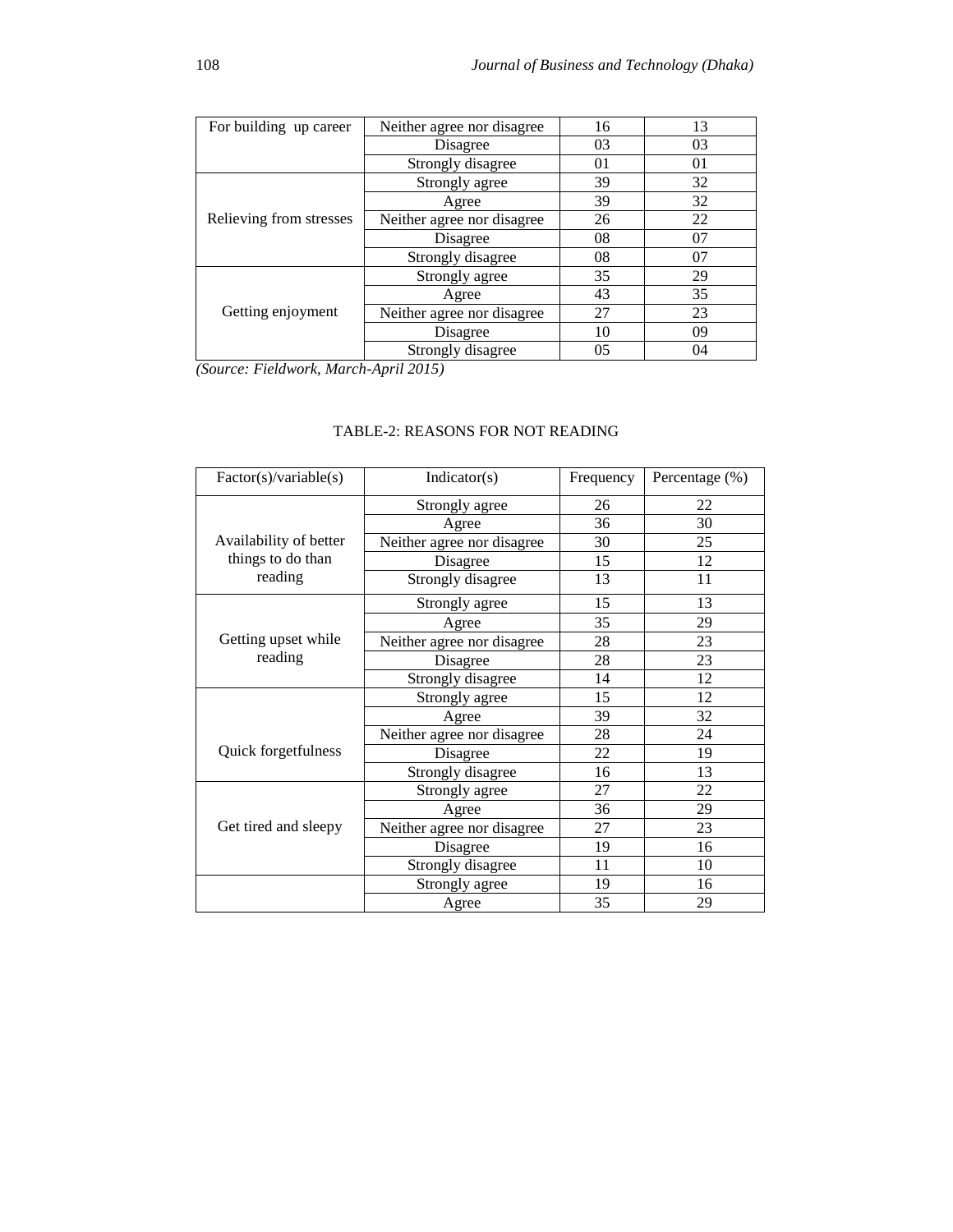| Presence of too many   | Neither agree nor disagree | 30 | 25 |
|------------------------|----------------------------|----|----|
| difficult words        | Disagree                   | 18 | 15 |
|                        | Strongly disagree          | 18 | 15 |
|                        | Strongly agree             | 15 | 12 |
|                        | Agree                      | 42 | 35 |
|                        | Neither agree nor disagree | 32 | 27 |
| Consuming huge time.   | Disagree                   | 20 | 17 |
|                        | Strongly disagree          | 11 | 09 |
|                        | Strongly agree             | 21 | 17 |
|                        | Agree                      | 41 | 34 |
| Getting worried seeing | Neither agree nor disagree | 30 | 25 |
| unknown grammar        | Disagree                   | 18 | 15 |
|                        | Strongly disagree          | 10 | 09 |
|                        | Strongly agree             | 24 | 20 |
|                        | Agree                      | 42 | 35 |
| Anxious of extensive   | Neither agree nor disagree | 25 | 21 |
| reading                | Disagree                   | 20 | 17 |
|                        | Strongly disagree          | 09 | 07 |

*(Source: Fieldwork, March-April 2015)*

# TABLE-3: VIEWS TOWARDS TEACHERS' ROLES & READING MATERIALS

| Factor(s)/variable(s)    | Indication(s)               | Frequency | Percentage (%) |
|--------------------------|-----------------------------|-----------|----------------|
|                          | Strongly agree              | 35        | 29             |
|                          | Agree                       | 49        | 40             |
| Authenticity of          | Neither agree nor disagree  | 30        | 25             |
| materials                | Disagree                    | 04        | 04             |
|                          | Strongly disagree           | 02        | 02             |
|                          | Strongly agree              | 35        | 29             |
|                          | Agree                       | 57        | 47             |
| Diversity of materials   | Neither agree nor disagree  | 18        | 15             |
|                          | Disagree                    | 06        | 05             |
|                          | Strongly disagree           | 04        | 04             |
|                          | Strongly agree              | 42        | 35             |
|                          | Agree                       | 36        | 30             |
| Colorful and interesting | Neither agree nor disagree  | 22        | 18             |
| materials                | Disagree                    | 12        | 10             |
|                          | Strongly disagree           | 08        | 07             |
|                          | <b>Strongly Agree</b>       | 52        | 43             |
|                          | Agree                       | 43        | 36             |
| Rendering help by the    | Neither agree nor disagree. | 10        | 08             |